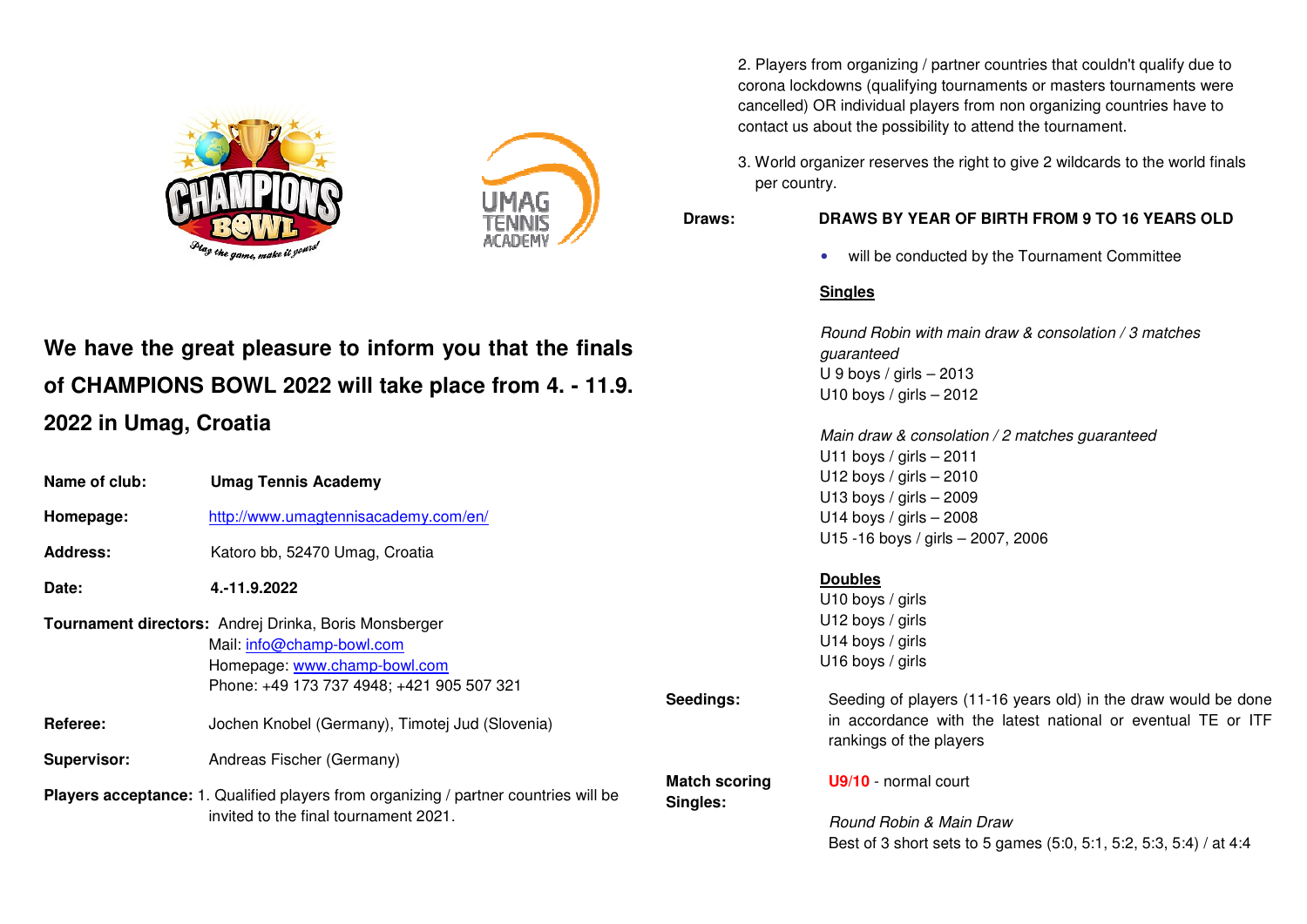|                         | Tiebreak to 7 points - No Add                                                                             |                            | 5. Comment: National Ranking of the player / if you have<br>also TE or ITF ranking                           |  |
|-------------------------|-----------------------------------------------------------------------------------------------------------|----------------------------|--------------------------------------------------------------------------------------------------------------|--|
|                         | Consolation                                                                                               |                            |                                                                                                              |  |
|                         | 1 set till 6 games / no ADD                                                                               |                            | After the successful online registration, each player receives a<br>confirmation email to his email address. |  |
|                         | <b>U11 - U16</b>                                                                                          |                            |                                                                                                              |  |
| <b>Match scoring</b>    | Main Draw & Consolation / best of 3 sets                                                                  | <b>Entry fee:</b>          | 50,- $\epsilon$ - singles & doubles + official pictures, videos                                              |  |
| Doubles:                | <b>U10</b> - normal court                                                                                 |                            | <b>Payment:</b> 50,- $\epsilon$ / Cash at sign in                                                            |  |
|                         | Best of 3 short sets to 5 games (5:0, 5:1, 5:2, 5:3, 5:4) / at 4:4                                        |                            |                                                                                                              |  |
|                         | Tiebreak to 7 points - No Add; 3rd set Match Tiebreak to 10<br>points                                     | <b>Entry Deadline:</b>     | Sunday, 21.8.2022                                                                                            |  |
|                         |                                                                                                           | Drawing:                   | Sunday, 4.9.2022, 17:00                                                                                      |  |
|                         | $U12 - 16$                                                                                                |                            | The draws & the schedule can be seen on Sunday 4.9. from                                                     |  |
|                         | Best of 3 sets - 3rd set Match Tiebreak to 10 points; No Add                                              |                            | 21:00 under www.champ-bowl.com or direct on-site                                                             |  |
| Draw size:              | Boys max. 32 per category                                                                                 | Sign In:                   | Sunday, 4.9.2022 between 16:00-17:00 at the Umag Tennis                                                      |  |
|                         | Girls max. 32 per category                                                                                |                            | Academy                                                                                                      |  |
| <b>Official Ball:</b>   | U11-16 - Wilson                                                                                           | <b>Schedule Release:</b>   | Sunday, 4.9.2022, 21:00 at the Umag Tennis Academy                                                           |  |
|                         | U 9/10 - Wilson Stage 1 Ball (green)                                                                      |                            |                                                                                                              |  |
|                         | <b>Team Captains Meeting: TBA</b>                                                                         |                            |                                                                                                              |  |
| <b>Courts:</b>          | 25 clay courts                                                                                            |                            |                                                                                                              |  |
|                         |                                                                                                           | Coaching:                  | No coaching is permitted during matches in accordance with the                                               |  |
| <b>Practice courts:</b> | Booking and information on-site                                                                           |                            | <b>Rules of Tennis</b>                                                                                       |  |
| <b>Registration of</b>  |                                                                                                           | <b>Rules:</b>              | ITF Rules - http://www.itftennis.com/media/107013/107013.pdf                                                 |  |
| players:                | All team chefs or individual players (not organizing countries)                                           |                            | This tournament adheres to the ITF its eligibility for 12 and                                                |  |
|                         | have to fill the registration form under www.champ-bowl.com -                                             |                            | Under international competitions                                                                             |  |
|                         | <b>ONLINE BOOKING - first book the hotel &amp; you will receive a</b>                                     |                            |                                                                                                              |  |
|                         | confirmation email where you will also find the LINK for the<br>tournament registration of your player(s) |                            | The tournament is a part of UTR - Universal Tennis Rating:<br>https://www.myutr.com/                         |  |
|                         |                                                                                                           | <b>Tournament program:</b> |                                                                                                              |  |
|                         | Please fill in this data:                                                                                 |                            | 4.9. 2022 Sunday / Arrival                                                                                   |  |
|                         | 1. Name, First name                                                                                       |                            | 5.9. 2022 Monday / Official Opening of the tournament                                                        |  |
|                         | 2. Year of birth, Gender (male or female)                                                                 |                            | Monday - Saturday: Main draw singles, Consolation draw                                                       |  |
|                         | 3. Nationality                                                                                            |                            | singles, Doubles draw                                                                                        |  |
|                         | 4. Telephone, Email                                                                                       |                            | 10.9. 2022 Saturday / Closing Trophy Ceremony                                                                |  |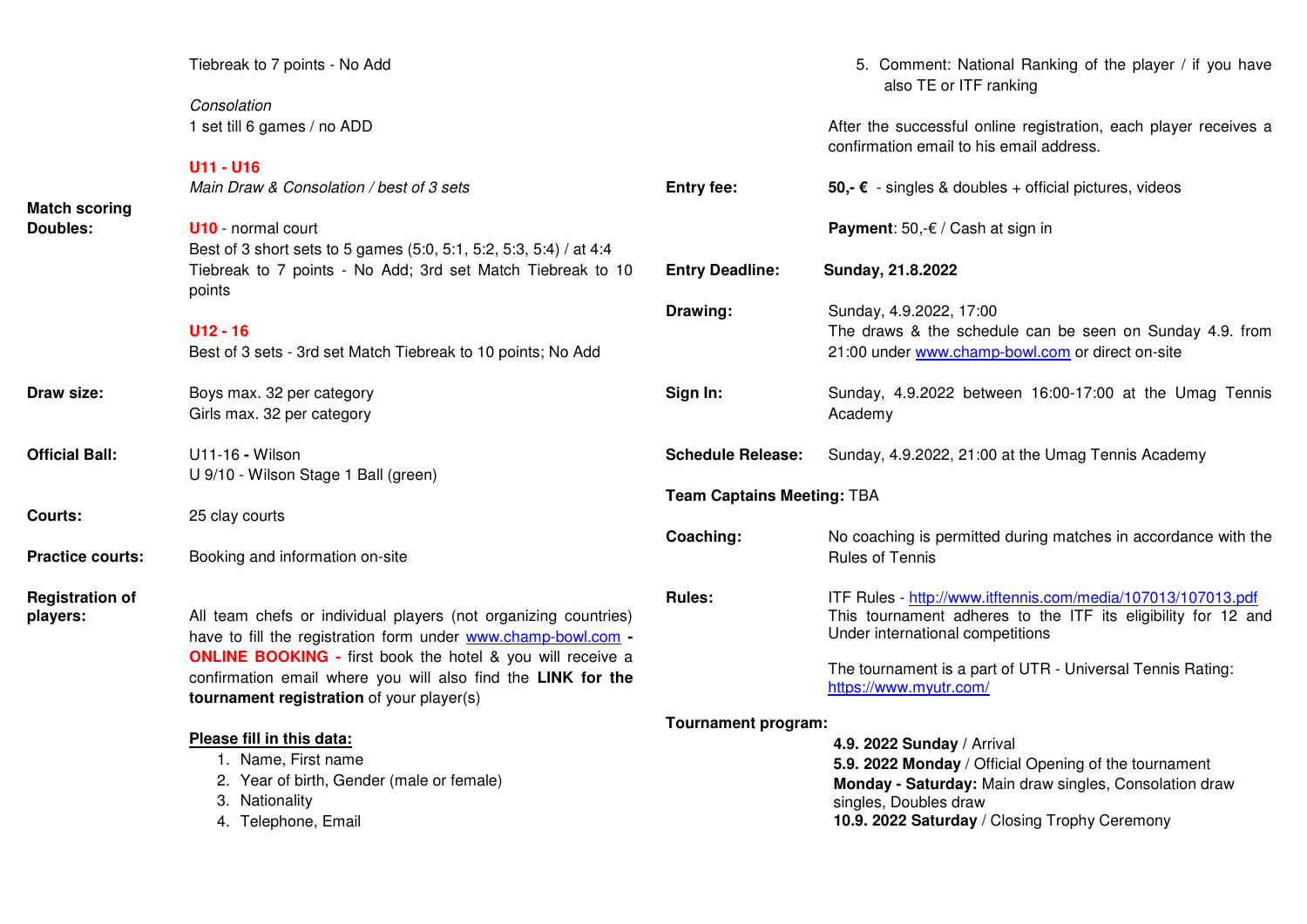|                                                        | More details - Detailed tournament daily program factsheet will<br>be published close before tournament starts (Welcome party &<br>Players party)                                                                                                                                                                                                                                                                   |
|--------------------------------------------------------|---------------------------------------------------------------------------------------------------------------------------------------------------------------------------------------------------------------------------------------------------------------------------------------------------------------------------------------------------------------------------------------------------------------------|
| <b>Other activities:</b>                               | Other tournament & resort activities - see the resort information<br>factsheet and Tournament program (will be published close<br>before the tournament starts)                                                                                                                                                                                                                                                     |
| <b>Medical care:</b>                                   | Physio: TBA<br>Doctor: Dr. Milan Lovric / Tel.: 00385 (0) 98 6233 19                                                                                                                                                                                                                                                                                                                                                |
| <b>Prizes:</b>                                         | Trophies, Medals, Diplomas, Wilson prizes 1st - 3rd place                                                                                                                                                                                                                                                                                                                                                           |
|                                                        | <b>TBA</b>                                                                                                                                                                                                                                                                                                                                                                                                          |
| <b>Special prize:</b>                                  | Team with the best results in all competitions will be rewarded<br>by special trophy. The trophy will stay at the next<br>years world finals venue in the showcase.                                                                                                                                                                                                                                                 |
|                                                        |                                                                                                                                                                                                                                                                                                                                                                                                                     |
| Arrival:                                               | Sunday, 4.9.2022                                                                                                                                                                                                                                                                                                                                                                                                    |
| Departure:                                             | Sunday, 11.9.2022                                                                                                                                                                                                                                                                                                                                                                                                   |
| <b>Travel Arrangements /</b><br><b>Flight booking:</b> | Participating teams or individual players (not organizing<br>countries) are responsible for their own travel arrangements.<br>Teams and individual players (not organizing countries) should<br>arrange to arrive in Umag on 4 <sup>th</sup> of September 2022 and depart<br>on 11 <sup>th</sup> of September 2022. If you arrive earlier it's possible to<br>book the room also for these days for the same rates. |
| <b>Accommodation:</b>                                  | Sol Aurora 4* All Inclusive Hotel & Sol Amfora 4* Apartments                                                                                                                                                                                                                                                                                                                                                        |
| <b>Hotel Rules Covid-19:</b>                           | https://www.plavalaguna.com/en/opening-2020                                                                                                                                                                                                                                                                                                                                                                         |
| Meals:                                                 | All inclusive                                                                                                                                                                                                                                                                                                                                                                                                       |

**Accommodation: Just under following link: ONLINE BOOKING** 

Out of organizational reasons (all inclusive program, extra events, additional tournament facilities, etc.), **accommodation in SOL HOTEL AURORA / Sol Amfora Apartments is MANDATORY.** All hotel rates & details under **ORGANIZATIONAL INFORMATION** 

**Payment Method:** Bank Transfer

#### **4. - 11.9.2022 / 7 nights (Sunday - Sunday)**

Calculation for 1 person

| <b>All Inclusive</b>                                    | 1 night       | 7 nights |
|---------------------------------------------------------|---------------|----------|
| Kid or Player 15 years old and younger (2007 and        |               |          |
| younger) in Double Room                                 | 64,00 €       | 448,00 € |
| Kid or Player 16 years old and younger (2006) in Double |               |          |
| Room                                                    | 73,00 €       | 511,00 € |
| Adult (Coach) / 17 years and older (2005 and older) in  |               |          |
| Double Room                                             | $82,00 \in  $ | 574,00€  |
| Adult (Coach) Single Room                               | 98,00 $\in$   | 686,00€  |

 Just the official teams, individual players (partner & not organizing countries), coaches, persons in charge, parents or other family members, friends, etc. who booked the accommodations via CHAMPIONS BOWL (the link above) have the right to be a part of this tournament.

## **Airport Transfer:** see the link to our partner GoOpti under **AIRPORT TRANSFER**

#### **Important documents:**

- 1. Passport / ID will be checked in the tournament office
- 2. Medical insurance / certificate to clear with your national organizer or by yourselves
- 3. Visa if needed see **Visa requirements**
- 4. Information regarding entering Croatia due COVID-19: https://croatia.hr/en-GB/coronavirus-2019-ncov-q-and-a